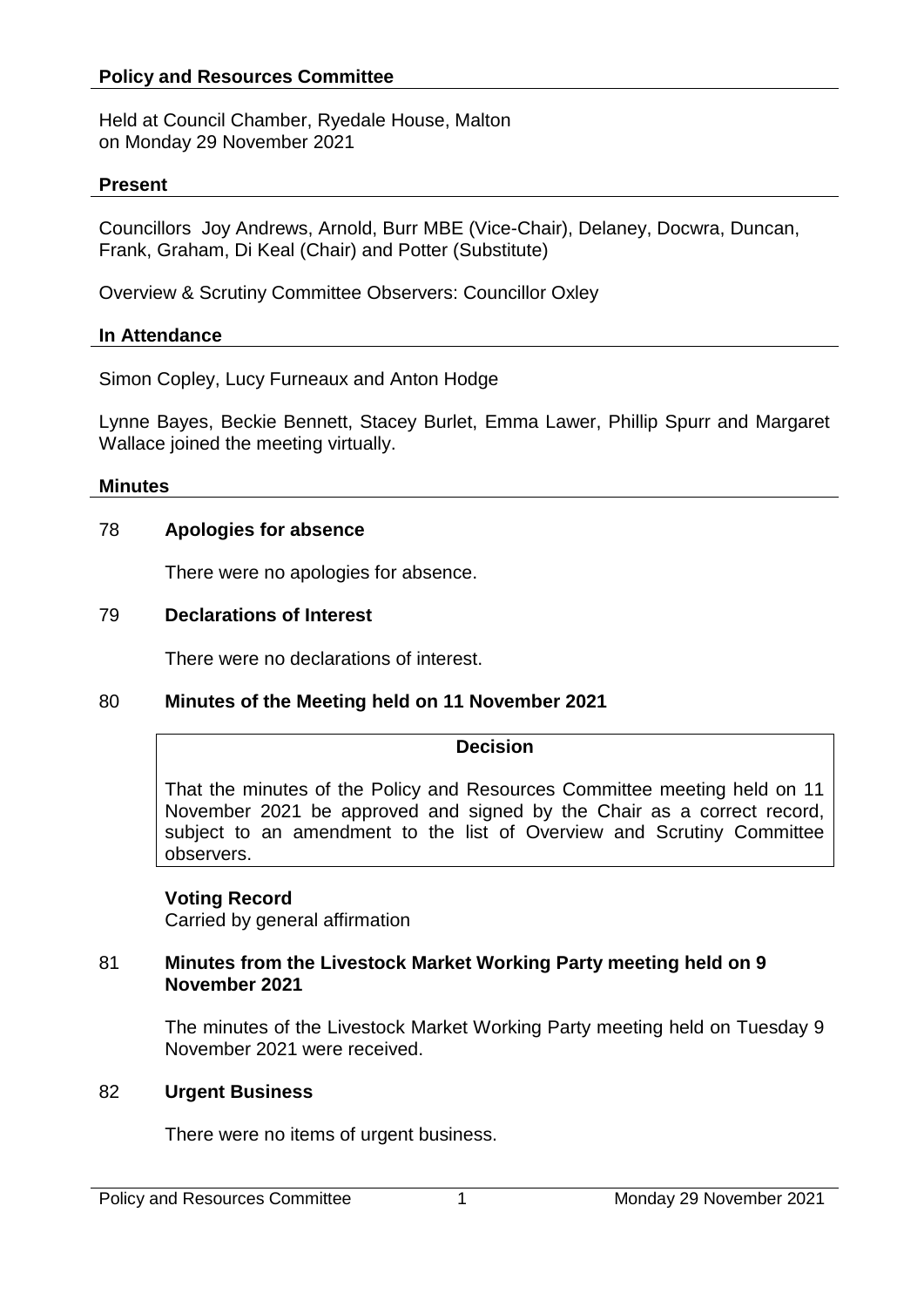## **PART 'A' ITEMS - MATTERS TO BE DEALT WITH UNDER DELEGATED POWERS OR MATTERS DETERMINED BY COMMITTEE**

## 83 **2020/21 Statement of Accounts**

Considered – report of the Chief Finance Officer (s. 151)

### **Decision**

Members note that all of the Statement of Accounts documents will be considered by Overview and Scrutiny (Audit) Committee on 16th December, and delegate the following tasks to the s151 Officer in consultation with the Chair of the Policy and Resources Committee and all Group Leaders (assuming there are no material changes after Audit Committee):

- approval of the 2020/21 Statement of Accounts
- authorising the signing of the annual letter of representation
- noting the External Auditors' ISA Document

### **Voting Record**

Carried by general affirmation

### 84 **Contract Renewals - Public Toilet Cleaning, Vehicle Fleet Tyres and Route Optimisation Software**

Considered – report of the Programme Director – People and Resources

#### **Decision**

Policy and Resources Committee:

- (i) Approves that the annual spend of £74,260 from existing budgets for a 2 year period from 1 April 2022, with the option to extend for a further 12 months, is granted for public toilet cleaning services (under Financial Regulation 13.9).
- (ii) Approves that the annual spend of £37,110 from existing budgets for a 2 year period from 1 April 2022 is granted for the supply of tyres for the vehicle fleet (under Financial Regulation 13.9).
- (iii) Approves that funding for route optimisation software at a total cost of £64,786 over 2 years is granted to be funded by existing budgets (under Financial Regulation 13.9).
- (iv) Delegates authority to the Section 151 Officer in consultation with the Chair of Policy and Resources Committee if the contract extension costs exceed the current budget annual spend for each service as there is scope within the budget to increase this slightly if needed.

## **Voting Record**

Carried by general affirmation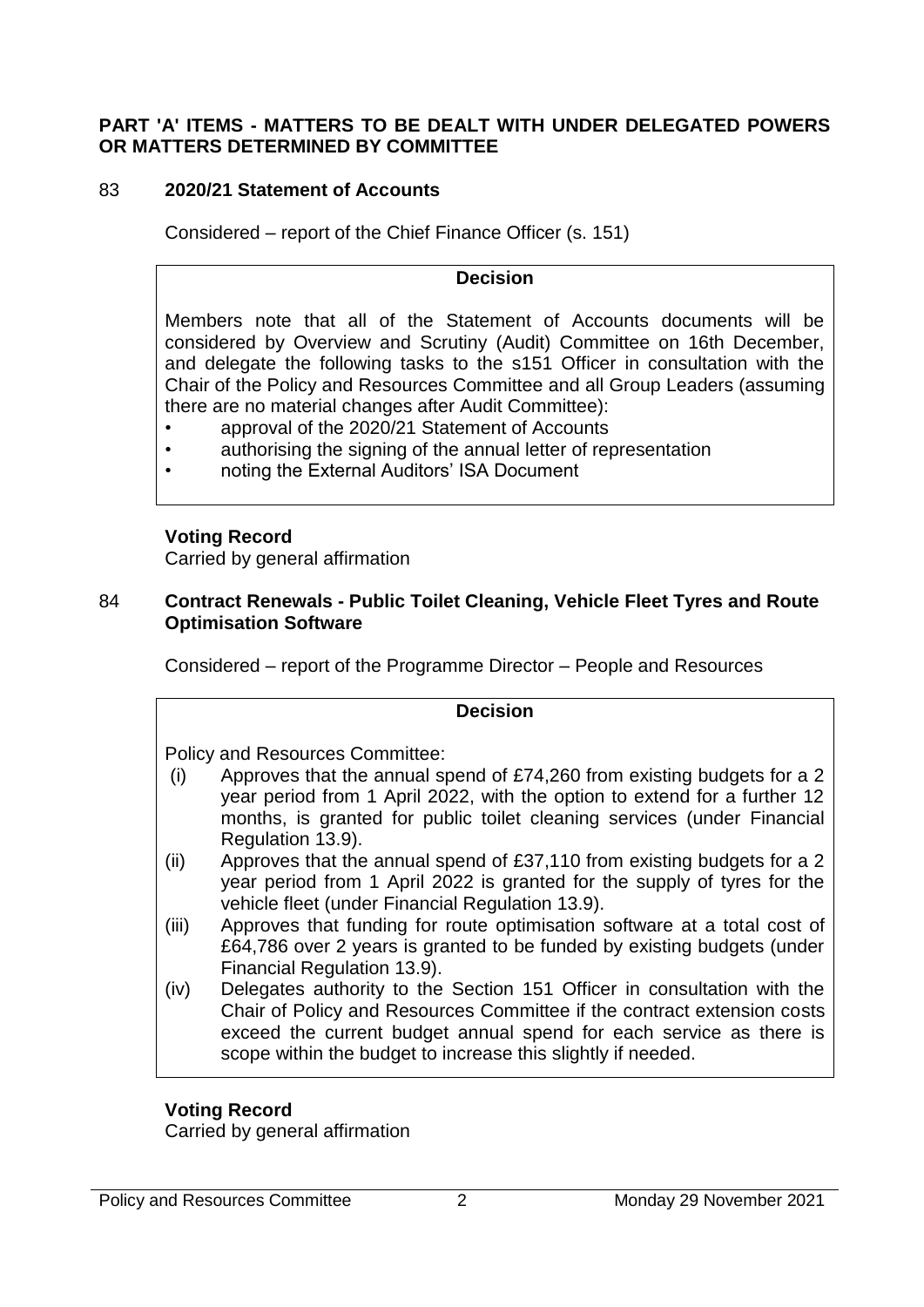# **PART 'B' ITEMS - MATTERS REFERRED TO COUNCIL**

# 85 **Ryedale's Financial Strategy 2021-25**

Considered – report of the Chief Finance Officer (s. 151)

This item was considered in two parts.

Part one:

# **Recommendation to Council**

It is recommended that the Council note the content of Annex 1 of the report which forms the basis of the Council's Financial Strategy and particularly that the sum of all potential proposals outlined in sections 6 (revenue) and 8 (capital), combined with meeting Government's expectations on all councils contributing to the cost of local government reorganisations in North Yorkshire is greater than resources available.

# **Voting Record**

6 For 4 Against 0 Abstentions

> **Recorded vote** For Councillors J Andrews, Arnold, Burr, Frank, Keal, Potter Against Councillors Delaney, Docwra, Duncan, Graham

Part two:

# **Decision**

Policy and Resources Committee:

- (i) Approves the consultation with the public as set out in Annex 2 of the report and that the consultation runs from Thursday 2nd December 2021 until Monday 10th January 2022
- (ii) Notes the cost of Local Government Reorganisation to Ryedale District Council and that some of these costs will be incurred in the 2021/22 financial year, and that a finance protocol has been drawn up which encourages the sharing of budget information with all councils in North Yorkshire.

# **Voting Record**

**Unanimous** 

# 86 **Revenue and Capital Budget Monitoring - Q2 2021/22**